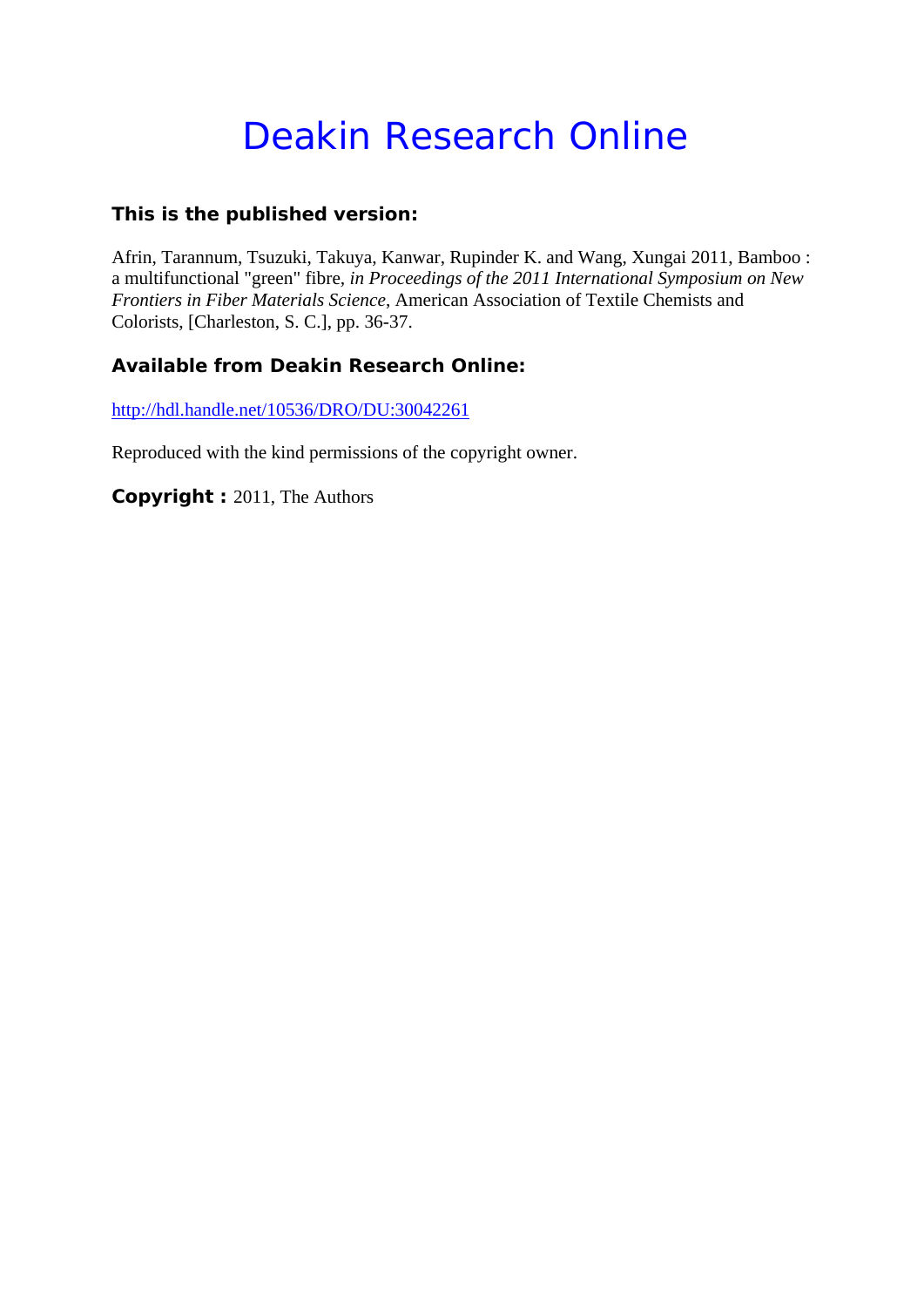## Bamboo: A Multifunctional "Green" Fibre

Tarannum Afrin, Takuya Tsuzuki, Rupinder K. Kanwar, Xungai Wang Centre for Material and Fibre Innovation, Deakin University, Australia taf@deakin.edu.au

#### **OBJECTIVE**

This study explores the scope of bamboo as an emerging "green" multifunctional natural fibre in the textile sector.

#### **INTRODUCTION**

Bamboo plant is well recognized for its multifunctionality as food, medicine, constructions material and so on, serving the daily needs of billions of people over centuries [1-2]. Bamboo has amazingly fast growth rates with no or very little needs for pesticides and irrigation. The carbon sequestration activity of each acre of bamboo is much higher than trees [3]. As such, bamboo is recognized as one of the most eco-friendly crops and the 'green' properties of bamboo have started to attract consumers in the textile market.

However, most of the manufacturers are currently using regenerated viscose production method to process bamboo plants into fibres, using a large amount of toxic chemicals. Therefore, it is questionable to use the term "green" on the current bamboo textile products [4]. Hence, there is a great need for developing an ecofriendly method to produce bamboo fibres. In this research. an Australian grown bamboo plant (phyllostachys pubescens) is processed into fibres in a natural and eco-friendly manufacturing method without losing the unique properties of bamboo plants. This research also describes the origin of the ultra violet (UV) absorbing and antibacterial activity of bamboo.

#### **APPROACH**

Several characterization methods are used to explore the morphology and chemical components of raw bamboo and processed fibres such as scanning electron microscope (SEM), X-ray diffraction (XRD) and Fourier transform infrared  $(FT-IR)$ spectroscopy. For investigating the origin of UV blocking property, several extractions of raw bamboo were carried out using polar and non polar solvents. Raw bamboo was crushed into powder with sizes of around 5-6 µm by using mechanical milling. The extraction was performed with 10g of powder in 300 ml of solvents for 72 hours at room temperature with continuous stirring. A mixture of non polar and polar solvents (dioxane: water= 9:1), which is the Björkman solvent for lignin extraction, was also used  $\lceil 5 \rceil$ .

The antibacterial study was carried out against gram negative bacteria E. coli with bamboo extracts in three solvents, namely, water, Dimethyl Sulfoxide, DMSO (a typical plant solvent) and 90% aqueous dioxane. After extraction in 90% aqueous dioxane, dioxane was removed from the solution by evaporation in order to eliminate the

effect of dioxane on the antimicrobial activity. The extract in DMSO was diluted down to 20% to optimize the observation conditions of E-coli colonies on agar plates.

Bamboo plant is processed into fibres with the aid of mechanical (such as ultra sonication) and mild chemical treatment (such as enzymes and hydrogen peroxide).

#### **RESULTS AND DISCUSSION**

Under SEM, raw bamboo showed a highly porous structure with grooves like capillaries in its cross section (*Figure 1a*). XRD confirmed the cellulose I crystalline structure. FT-IR spectroscopy revealed the presence of aromatic and carbonyl groups in the raw bamboo. The lignin content in the raw bamboo was identified to be 28 wt% by using GB5889-86 standard method (Figure 1b).



FIGURE 1. (a) SEM micrograph of the cross section of raw bamboo (phyllostachys pubescens); (b) Chemical constituents analysis of raw bamboo according to GB5889-86.

Raw bamboo extracts in protic solvents such as water and ethanol (Figure 2a) showed UV absorbing ability, but the extracts in polar aprotic solvents did not. Interestingly, a non polar solvent, hexane, extracted the UV absorbing chemical compound out from raw bamboo (Figure 2a).



FIGURE 2. UV aborption spectra of bamboo extracts a) in water. ethanol and hexane and b) in 90% aqueous dioxane after removal of dioxane.

The fact that bamboo extracts in both polar and non polar solvents showed UV absorption properties indicates that bamboo has more than one UV responsible chemical components. Since polar protic solvents normally solvate